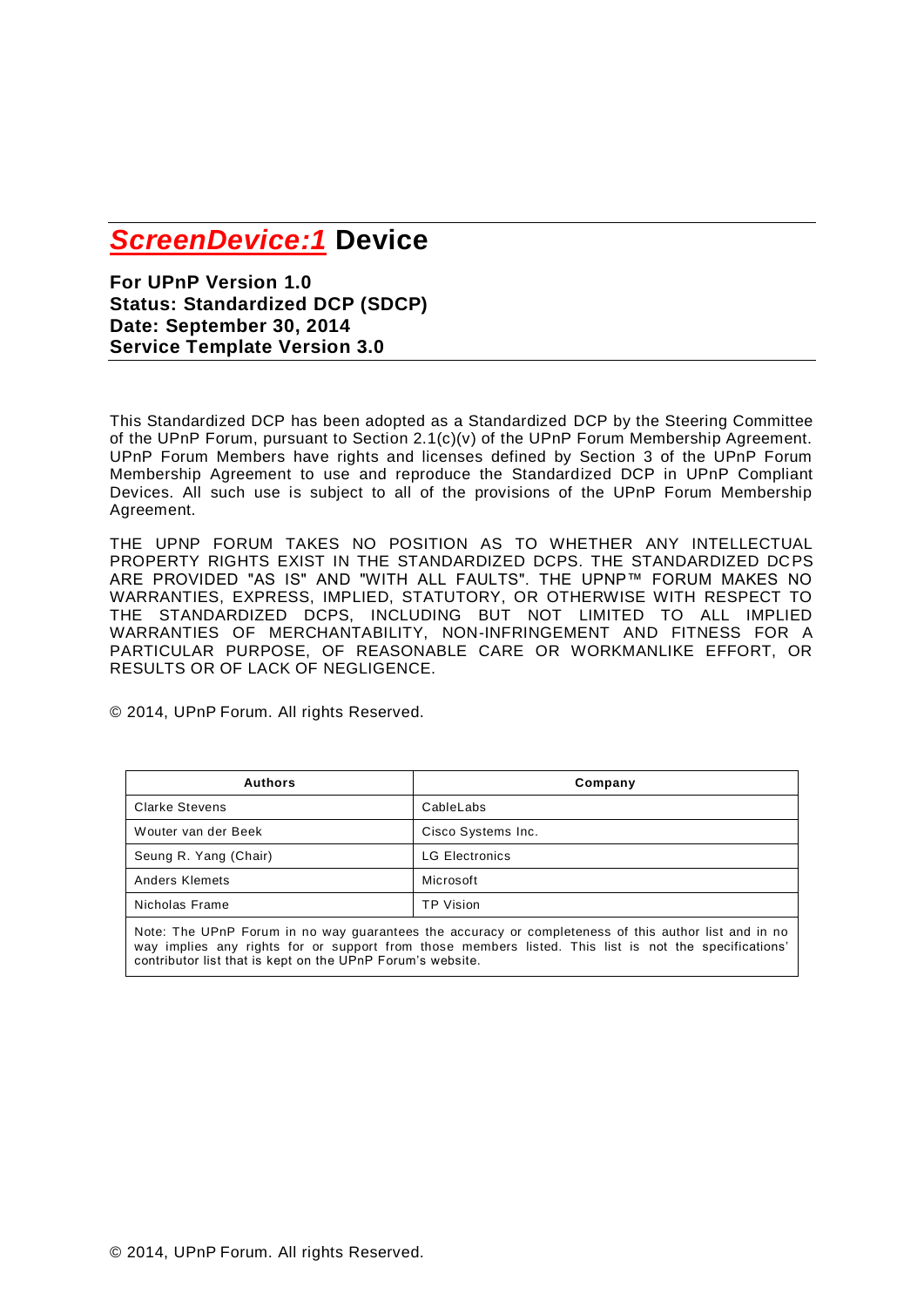# **CONTENTS**

### **1 Scope**

This document defines a device type referred to as ScreenDevice version 1. This device specification is compliant with UPnP Device Architecture 1.0 [\[1\]](#page-1-0).

The ScreenDevice provides various interactive services with other display device(s) which is (are) implemented with Screen Control Point(s). It is designed to be controlled by and interact with Screen Control Point(s). See the Multi-Screen Architecture:1 [\[2\]](#page-1-1) for details.

#### **2 Normative references**

The following documents, in whole or in part, are normatively referenced in this document and are indispensable for its application. For dated references, only the edition cited applies. For undated references, the latest edition of the referenced document (including any amendments) applies.

<span id="page-1-0"></span>[1] – *UPnP Device Architecture, version 1.0*, UPnP Forum, October 15, 2008. Available at: [http://www.upnp.org/specs/arch/UPnP-arch-DeviceArchitecture-v1.0-](http://www.upnp.org/specs/arch/UPnP-arch-DeviceArchitecture-v1.0-20081015.pdf) [20081015.pdf](http://www.upnp.org/specs/arch/UPnP-arch-DeviceArchitecture-v1.0-20081015.pdf).

Latest version available at: [http://www.upnp.org/specs/arch/UPnP-arch-DeviceArchitecture](http://www.upnp.org/specs/arch/UPnP-arch-DeviceArchitecture-v1.0.pdf)[v1.0.pdf.](http://www.upnp.org/specs/arch/UPnP-arch-DeviceArchitecture-v1.0.pdf)

<span id="page-1-1"></span>[2] – *Multi-Screen Architecture:1*, UPnP Forum, September 30, 2014. Available at: [http://www.upnp.org/specs/ms/UPnP-ms-MultiScreenArchitecture-v1-](http://upnp.org/specs/ms/UPnP-ms-MultiScreenArchitecture-v1.pdf) [20140930.pdf.](http://upnp.org/specs/ms/UPnP-ms-MultiScreenArchitecture-v1.pdf)

Latest version available at: [http://www.upnp.org/specs/ms/UPnP-ms-MultiScreenArchitecture](http://www.upnp.org/specs/ms/UPnP-ms-MultiScreenArchitecture-v1.pdf)[v1.pdf.](http://www.upnp.org/specs/ms/UPnP-ms-MultiScreenArchitecture-v1.pdf)

<span id="page-1-2"></span>[3] – *ApplicationManagement:1*, UPnP Forum, September 30, 2014. Available at: [http://www.upnp.org/specs/ms/UPnP-ms-ApplicationManagement-v1-Service-](http://www.upnp.org/specs/ms/UPnP-ms-ApplicationManagement-v1-Service-20140930.pdf)[20140930.pdf.](http://www.upnp.org/specs/ms/UPnP-ms-ApplicationManagement-v1-Service-20140930.pdf)

Latest version available at: [http://www.upnp.org/specs/ms/UPnP-ms-ApplicationManagement](http://www.upnp.org/specs/ms/UPnP-ms-ApplicationManagement-v1-Service.pdf)[v1-Service.pdf.](http://www.upnp.org/specs/ms/UPnP-ms-ApplicationManagement-v1-Service.pdf)

<span id="page-1-3"></span>[4] – *DeviceProtection:1*, UPnP Forum, December 31, 2010. Available at: http://www.upnp.org/specs/gw/UPnP-gw-DeviceProtection-v1-Service-20110224.pdf.

Latest version available at: http://www.upnp.org/specs/gw/UPnP-gw-DeviceProtection-v1- Service.pdf.

#### **3 Terms, definitions, symbols and abbreviations**

For the purposes of this document, the terms and definitions given in the UPnP Device Architecture:1 [\[1\]](#page-1-0), the Multi-Screen Architecture:1 [\[2\]](#page-1-1), and the ApplicationManagement:1 [\[3\]](#page-1-2).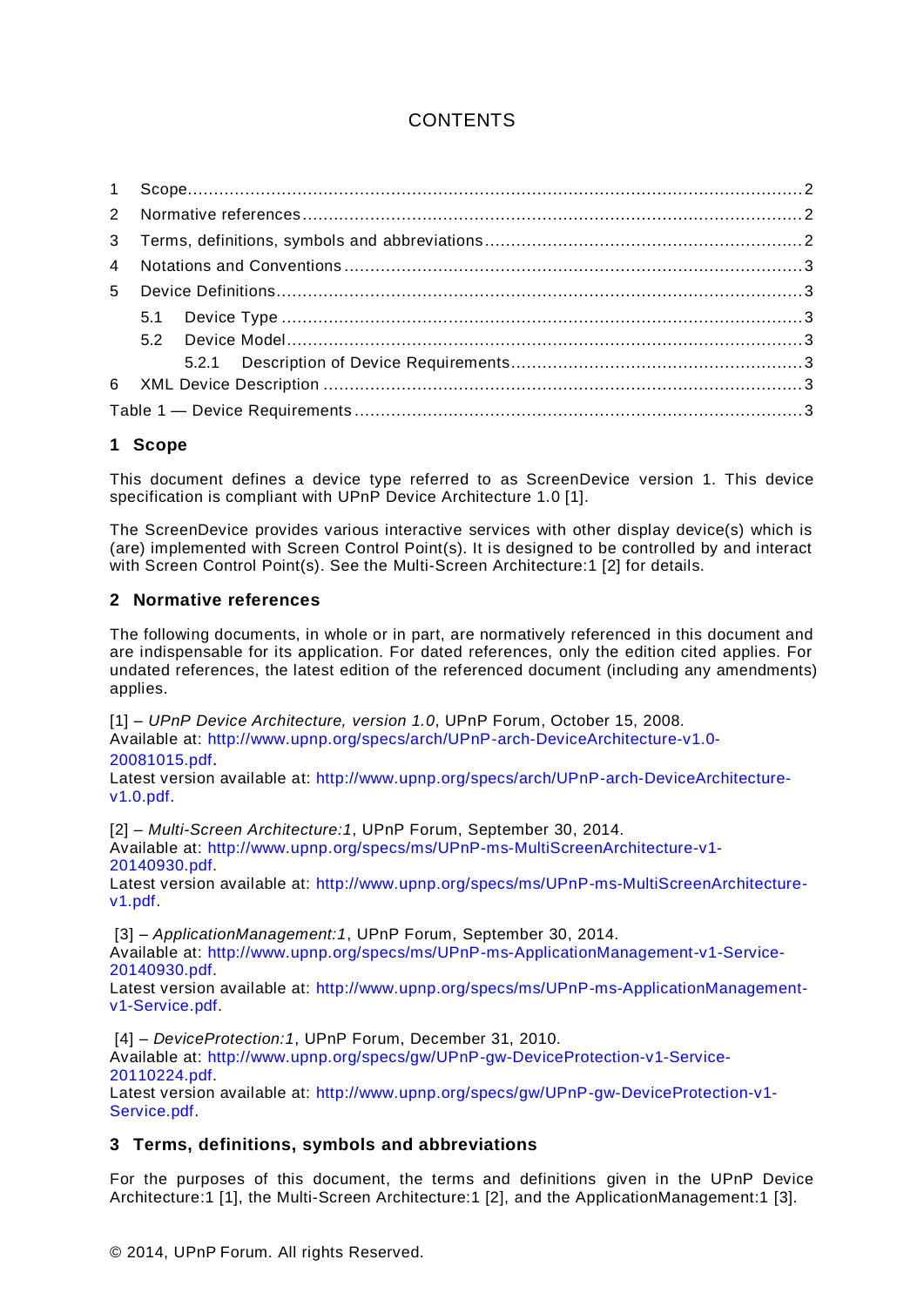#### **4 Notations and Conventions**

See the Multi-Screen Architecture:1 [\[2\]](#page-1-1).

#### **5 Device Definitions**

#### **5.1 Device Type**

The following device type identifies a device that is compliant with this specification:

**urn:schemas-upnp-org:device**:*ScreenDevice:1*

#### **5.2 Device Model**

ScreenDevice products shall implement minimum version numbers of all required embedded devices and services specified in the table below. A ScreenDevice may be either a *Root* device or may be *Embedded* in another UPnP device. A ScreenDevice (*Root* or *Embedded*) may in turn contain other standard or non-standard *Embedded* UPnP devices.

| DeviceType                                                                                                                                                                                                                                                                     | Root                       | $R/A$ a        | ServiceType                                                                               | $R/A$ a                 | Service ID b            |  |  |  |
|--------------------------------------------------------------------------------------------------------------------------------------------------------------------------------------------------------------------------------------------------------------------------------|----------------------------|----------------|-------------------------------------------------------------------------------------------|-------------------------|-------------------------|--|--|--|
|                                                                                                                                                                                                                                                                                |                            | $\overline{R}$ | ApplicationManagement:1                                                                   | $\overline{R}$          | ApplicationManagement   |  |  |  |
|                                                                                                                                                                                                                                                                                | Root or<br><b>Embedded</b> |                | <b>DeviceProtection:1</b>                                                                 | $\Omega$                | <b>DeviceProtection</b> |  |  |  |
| ScreenDevice:1                                                                                                                                                                                                                                                                 |                            |                | Standard non Multi-Screen<br>services defined by UPnP<br>(AV, Cloud, etc.) go here.       | <u>୦</u>                |                         |  |  |  |
|                                                                                                                                                                                                                                                                                |                            |                | <b>Non-standard services</b><br>embedded by a UPnP<br>vendor go here.                     | $\overline{\mathbf{X}}$ | <b>TBD</b>              |  |  |  |
| Standard devices<br>embedded by a UPnP<br>vendor go here                                                                                                                                                                                                                       | <b>Embedded</b>            | $\Omega$       | Services as defined by the<br>corresponding standard<br>UPnP Device Definition go<br>here |                         |                         |  |  |  |
| Non-standard state<br>variables implemented<br>by a UPnP vendor go<br>here                                                                                                                                                                                                     | <b>Embedded</b>            | $\overline{X}$ | <b>TBD</b>                                                                                | <b>TBD</b>              | <b>TBD</b>              |  |  |  |
| а<br>For a device this column indicates whether the state variable shall be implemented or not, where $R =$ required,<br>= allowed, $CR$ = conditionally required, $CA$ = conditionally allowed, $X$ = Non-standard, add -D<br>when<br>A<br>deprecated (e.g., $R-D$ , $A-D$ ). |                            |                |                                                                                           |                         |                         |  |  |  |

**Table 1 — Device Requirements**

b Prefixed by **urn:upnp-org:serviceId:**

#### **5.2.1 Description of Device Requirements**

Any instance of a ScreenDevice shall have an ApplicationManagement service. For a given instance (ScreenDevice), there shall only be one instance of these services. The DeviceProtection service [\[4\]](#page-1-3) shall be present if the ApplicationManagement service implements the *SECURITY feature*. Other standard services, such as UPnP AV, Cloud, etc., may be added with semantics defined by the relevant specifications.

The ApplicationManagement service allows control points to manage applications of the ScreenDevices and the communications between applications providing various time-sensitive and interactive services including implementation-specific applications among various display devices.

## **6 XML Device Description**